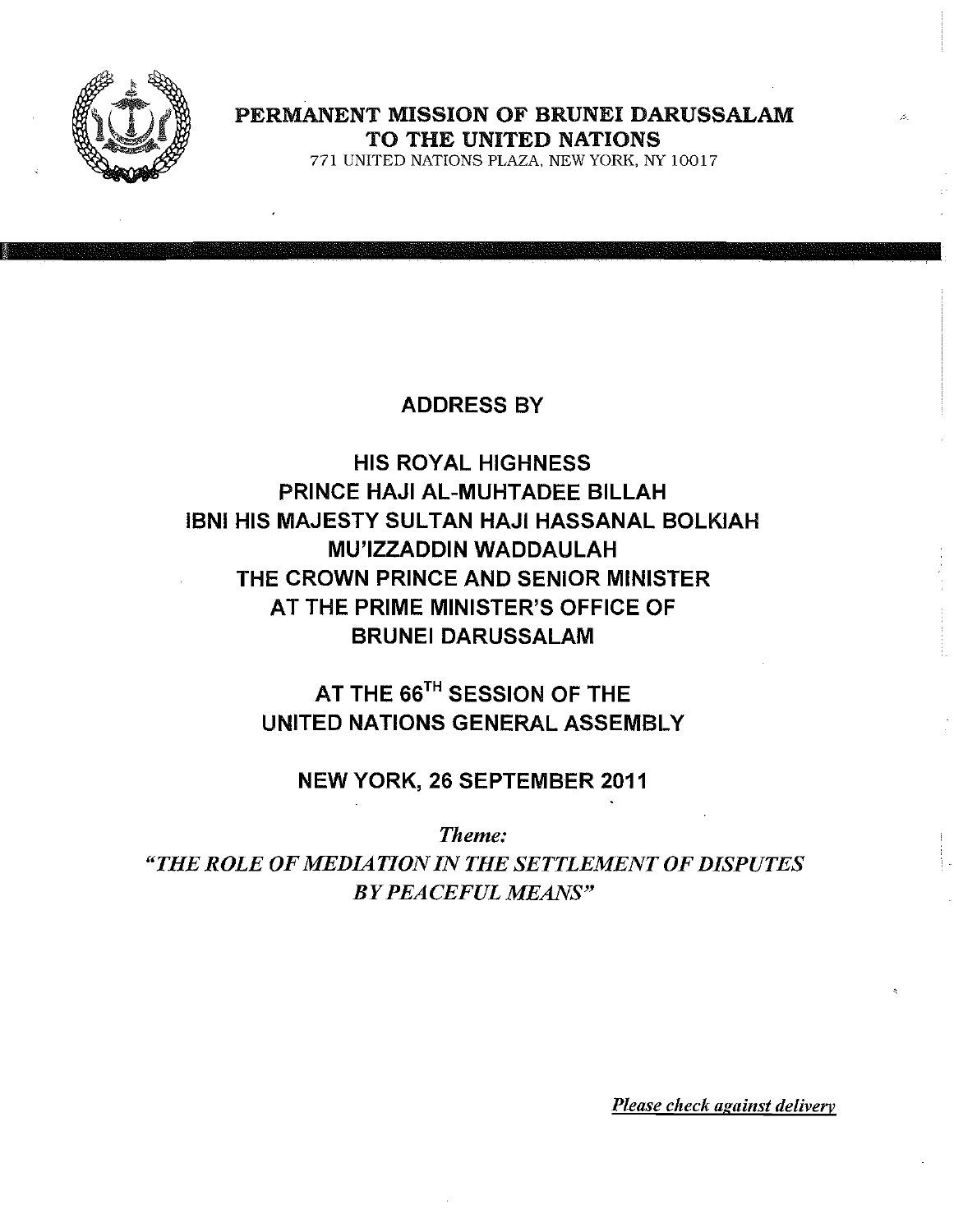$\mathcal{L}^{\text{max}}_{\text{max}}$  , where  $\mathcal{L}^{\text{max}}_{\text{max}}$  $\label{eq:2.1} \mathcal{L}(\mathcal{L}) = \mathcal{L}(\mathcal{L}) \mathcal{L}(\mathcal{L})$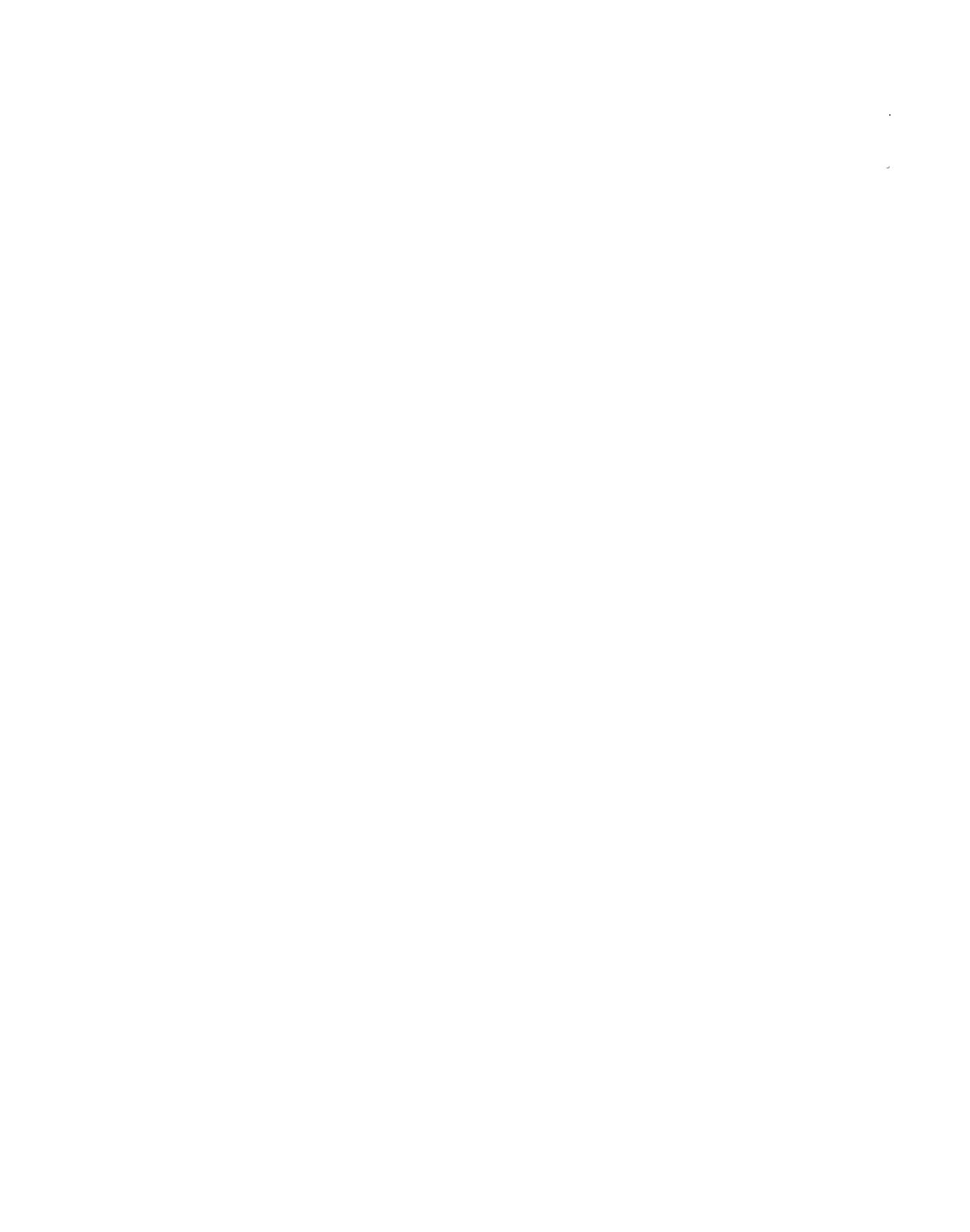### **Mr. President, Secretary-General, Your Excellencies,**

**On** behalf of His Majesty **and** the People of Brunei Darussalam, I would like to congratulate our new President, His Excellency Nassir Abdulaziz Al-Nasser.

ţ

Assalamualaikum, Your Excellency, and our congratulations on your election. These are not only personal congratulations. We also congratulate your country, Qatar, our fellow member ofthe United Nations. We greatly appreciate your country's significant efforts to promote dialogue, consultation and mediation in many difficult situations, both in its own region and far beyond.

So, we thank you as its representative and warmly welcome you in the General Assembly as the representative of us all.

We would also like to express our appreciation to your predecessor, His Excellency Joseph Deiss. His term of office has seen another impressive contribution by the United Nations to meeting the great international challenges members face in the first decade of this new century.

Some of this work began right here in this building with our efforts to reform the Security Council and revitalize the General Assembly. Other efforts addressed our world at large and the confrontation it faces between essential economic growth and critical environmental realities.

Still others were aimed directly at the people we represent, they addressed their health and food security, they considered their personal and legal status whether at home or as members of immigrant communities, they examined the systems of governance under which they live.

This is a fine record and we thank the outgoing President for his leadership.

In this, he has been greatly assisted by Secretary-General Ban Ki-moon and we offer the Secretary-General our very best wishes for the coming year.

We welcome his re-appointment and join fellow members in thanking his staff and the United Nations Volunteer Workers, Peacekeepers and United Nations Agencies for all their efforts in many extremely difficult situations.

It is a tribute to their work that one of the lengthiest and most complex of all has been resolved this year.

As a result, we add our own welcome to the Government and People of South Sudan as a new member of the United Nations.

We also commend all parties involved in the process of dialogue, negotiation and final resolution.

At the same time, it is our deepest wish that these same sentiments may soon be expressed to the parties directly involved in efforts to reach a fair and equitable Two-State Solution to the situation in Palestine.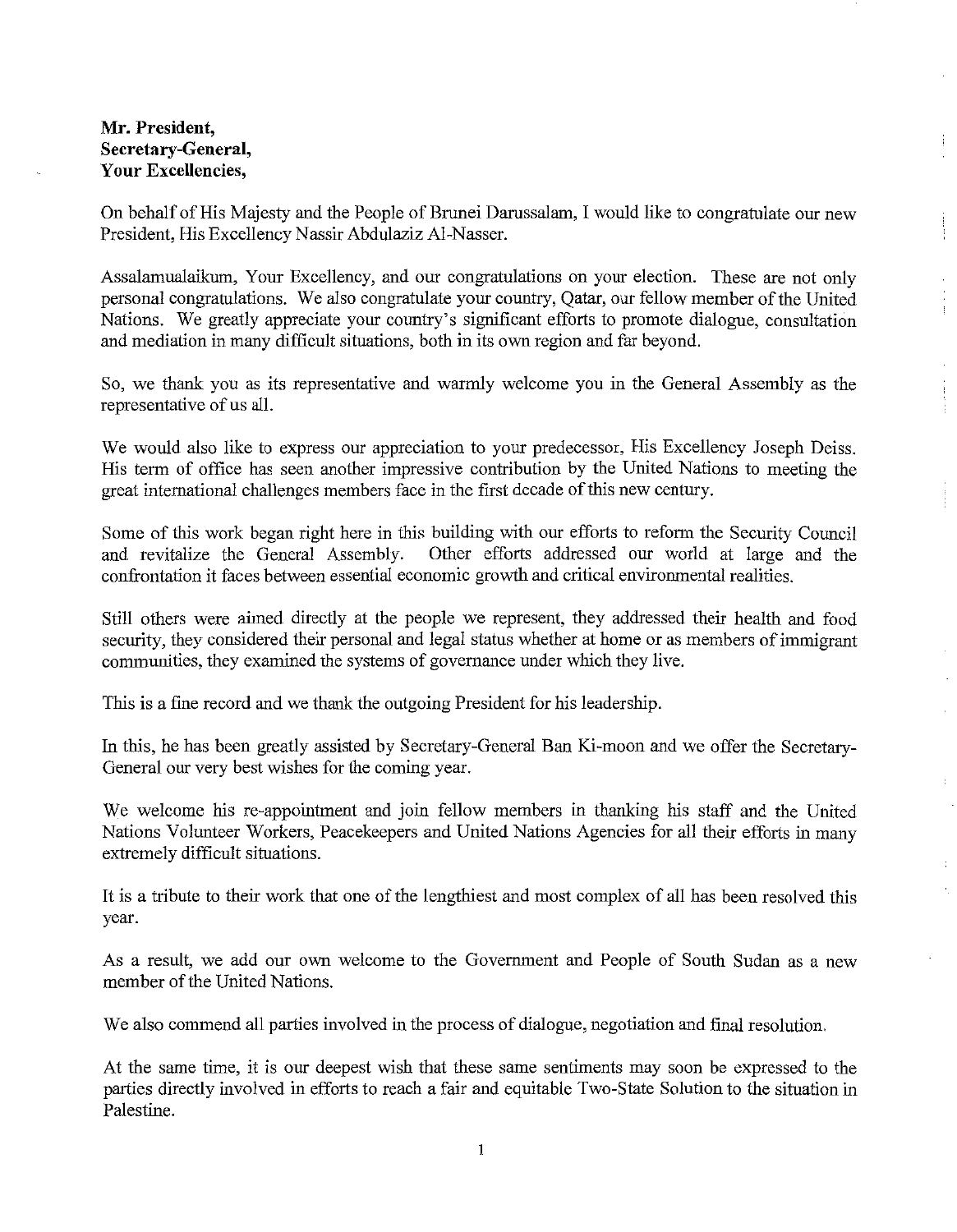### **Mr. President,**

You have asked us to consider the role of mediation in the settlement of disputes by peaceful means.

And, in doing this, we follow the direction given by His Majesty The Sultan in his address **to** the General Assembly in 1984 when we had the honour of becoming a member of this great organisation.

In outline, it committed us to mutual respect for territorial integrity and the principles of dialogue and negotiation in disputes no matter how long nor how frustrating the process may be.

We still adhere to this.

We give whatever practical assistance we can whenever asked. This is done both directly in peacekeeping and monitoring efforts and indirectly through financial contributions both bilaterally and through relevant United Nations and regional bodies.

In these ways, we seek to follow the commitments made in our first General Assembly Debate.

Nevertheless, we recognize, more and more that these were made over a quarter of a century ago.

Twenty-five years is a common definition of a generation in human terms.

That means that a new generation is now moving into positions of authority.

Behind it, there is a further generation now coming of age. It has no personal memory of the global situation that shaped international policy in the Cold War era. Both generations are naturally still influenced by those times and the leaders who brought them to this point. But they are new generations for whom it is the new century that shapes world affairs.

Three years ago, our statement to the General Assembly outlined our approach to this.

It broadly set out what are now regarded as "the challenges of this new century."

Some involve security in all its forms, political, physical and economic. Others address the natural environment and the effects of climate change.

Still others raise questions about sustainable development and many arise from the concept of "good governance", both nationally and in world organisations such as the WTO, the IMF, the G20 and even the United Nations itself.

We gave our full support to the great institutions of which we are members and we will continue to do so.

But our government has emphasised one thing throughout this year at all international gatherings we have been privileged to attend.

It is not a change in our overall approach. It represents a particular focus.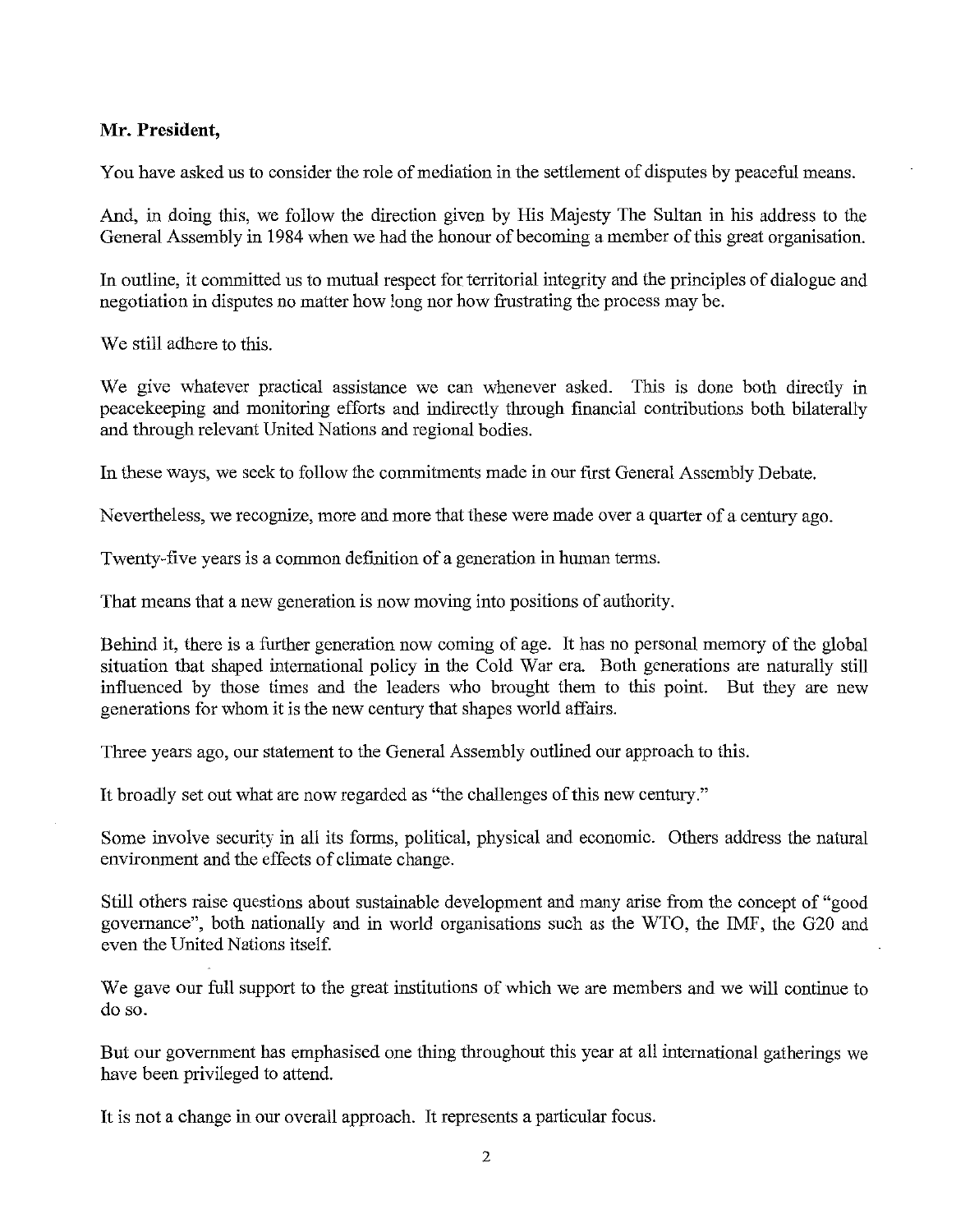It means that more and more we are trying to identify the challenges in basic human terms. This is because we feel that such a focus directly relates to the wise theme you have proposed for this debate.

We acknowledge with deep respect that successful mediation has always been a cherished objective of the United Nations and we strongly support this ideal.

At the same time, however, we maintain that no mediation can be successful unless the parties involved share common ground.

### **Mr. President,**

What concerns us is that the dynamics of the twenty-first century have the potential to exclude many from this common ground.

It could become the exclusive territory of great unseen globalised forces, whether in the market, the workplace or in the world of great decision-making forums.

These have the potential to be so divisive as to destroy any common ground.

It can only be created, we believe, by ordinary people as individuals and in their families and communities who feel they are occupying it.

For them, political security lies in the principles of diplomacy among all nations especially respect for each other's traditions, values, beliefs and ways of life.

Physical security means the rule of law and economic security is food on the table, a job and the best possible support for health, education and old age.

In all these efforts, we feel well-guided by the United Nations above all in the encouragement it is giving to the completion of the Millennium Development Goals and the confidence in the future that they give to all people.

That, we believe, will lead us towards the common ground we are trying to discover, Mr. President.

It will be reached when it is shared by the most powerful of industrialised nations and the smallest of threatened island communities.

The search for it is the immense task of the present and future generations.

Only when it is concluded, we believe, can mediation successfully perform the role suggested in your theme.

Thank you.